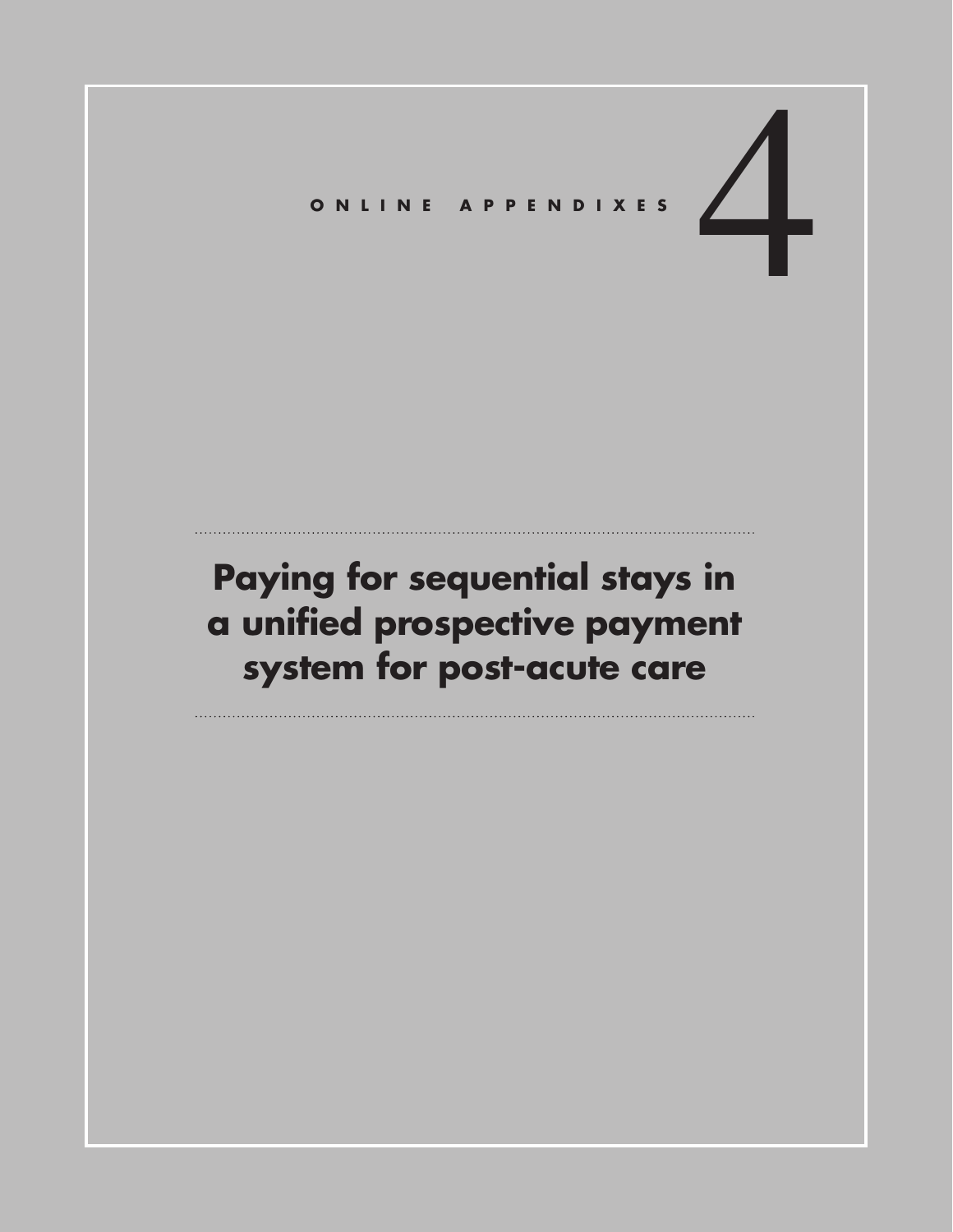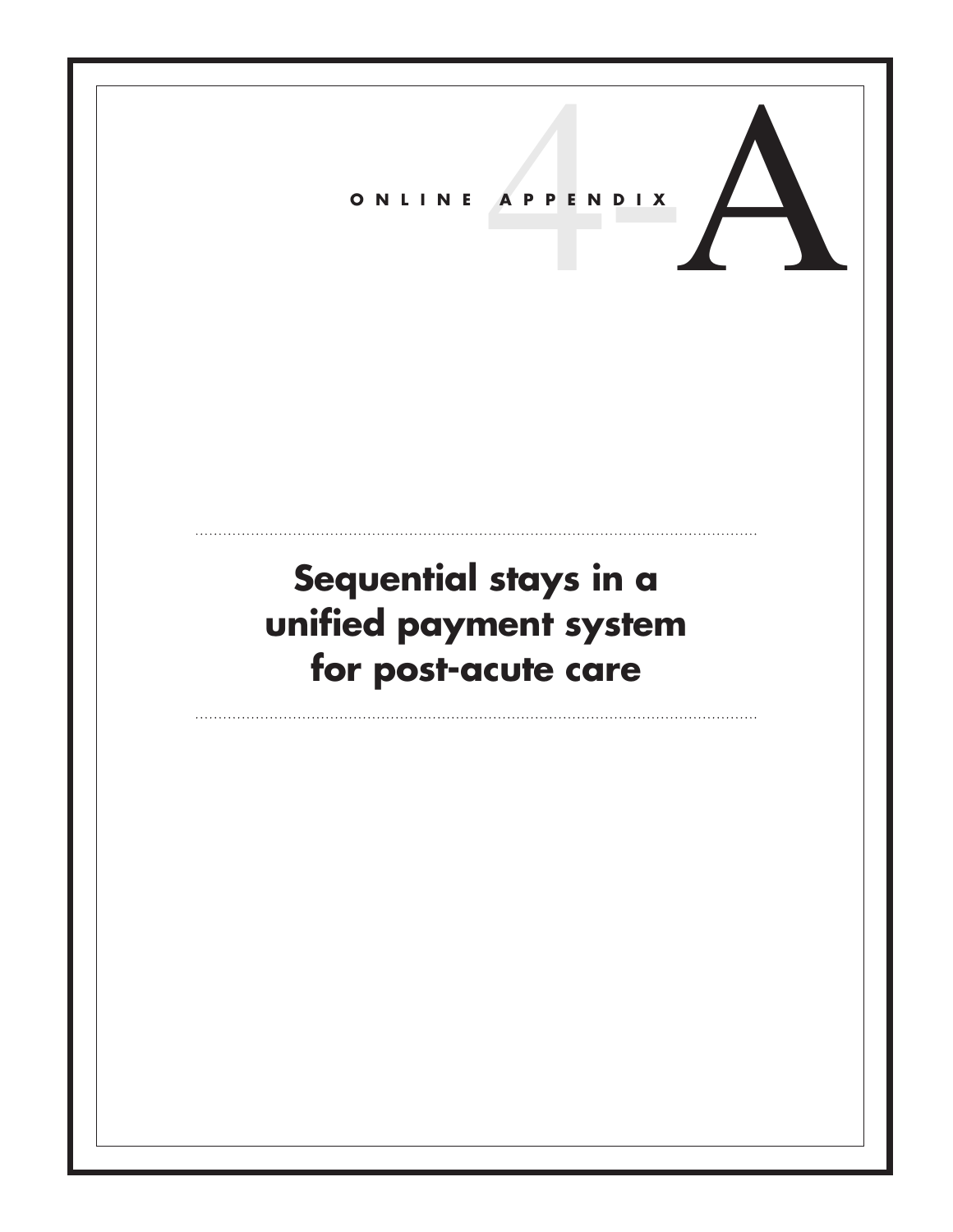The Commission's analysis of the 2013 PAC stays was based on 8.9 million stays across the four PAC settings skilled nursing facilities (SNFs), home health agencies (HHAs), inpatient rehabilitation facilities (IRFs), and long-term care hospitals (LTCHs). (About 10 percent of stays had missing data and were dropped.) The costs per stay include all Medicare-allowed expenses, including overhead costs and the costs associated with teaching programs and treating low-income patients (in IRFs). We estimated the costs of therapy and nontherapy ancillary (NTA) services (such as drugs) by converting the charges for these services (found in claims data) to costs using facility-specific and department-specific cost-to-charge ratios (from each provider's cost report).<sup>1</sup> All costs were standardized using the provider's wage index.

We did not have measures of routine resource use at the patient or stay level for the PAC stays in 2013. Since we had estimates of routine costs for the stays specially collected in CMS's Post-Acute Care Payment Reform Demonstration (PAC–PRD), we developed a model to predict routine costs using patient and stay characteristics.<sup>2</sup> We then applied this model to the 2013 PAC stays to predict their routine costs. We calculated an average routine cost per stay from each provider's Medicare cost report and used the model prediction to adjust a stay's routine cost up or down relative to the facility average. We expect the Secretary would use a full year of PAC claims and a recent cost reporting period to establish the design of a PAC PPS.

### **Estimating PAC PPS payments per stay in 2013 using patient and stay characteristics**

To establish payments, the PAC PPS design relies on models that predict the cost of stays using patient and stay characteristics. The total predicted cost of each stay was adjusted by a uniform multiplier to establish a PAC PPS payment and ensure that aggregate PAC PPS payments under the new design equaled those under the current PPSs (that is, the new payment system is "budget neutral" and does not raise or lower aggregate spending).

We used the following information to predict the cost of stays:

patient age and disability status;

- primary reason to treat (approximated by the Medicare severity–diagnosis related groups  $(MS–DRGs)^3$ ;
- patient comorbidities;
- days spent in the intensive and coronary care units during the prior hospital stay;
- the patient's severity of illness using the all-patient refined–diagnosis related groups (APR–DRGs);
- the number of body systems involved in the patient's comorbidities;
- the patient's risk score;
- the patient's frailty<sup>4</sup>;
- the patient's cognitive status; and
- other aspects of care (bowel incontinence, severe wounds or pressure ulcers, use of certain high-cost service items, and difficulty swallowing). $5$

We included these factors because they captured different dimensions of a patient that could influence the cost of care. The Secretary may wish to consider other dimensions or other measures of the same dimensions in the final design.

We used Poisson regression models and developed one model to predict the costs of routine and therapy care for stays in the four PAC settings and a separate model to predict NTA costs for stays in skilled nursing facilities (SNFs), independent rehabilitation facilities (IRFs), and long-term care hospitals (LTCHs).<sup>6</sup> We developed a separate model for NTA services because the home health care benefit does not cover these services. Because routine and therapy costs are so much lower for stays treated by home health agencies (HHAs) compared with stays treated in the institutional settings (SNFs, IRFs, and LTCHs), we included a home health indicator in the model predicting routine and therapy costs. Without this adjustment, the model would predict costs that are too high for HHA stays and too low for stays in institutional PAC settings; if used to establish payments, the model would substantially overpay HHAs and underpay the other PAC providers. Our analyses suggest that this adjustment would be substantial (Medicare Payment Advisory Commission 2016). The predicted costs for routine and therapy services and the predicted costs for NTA services were combined for a total predicted cost per stay.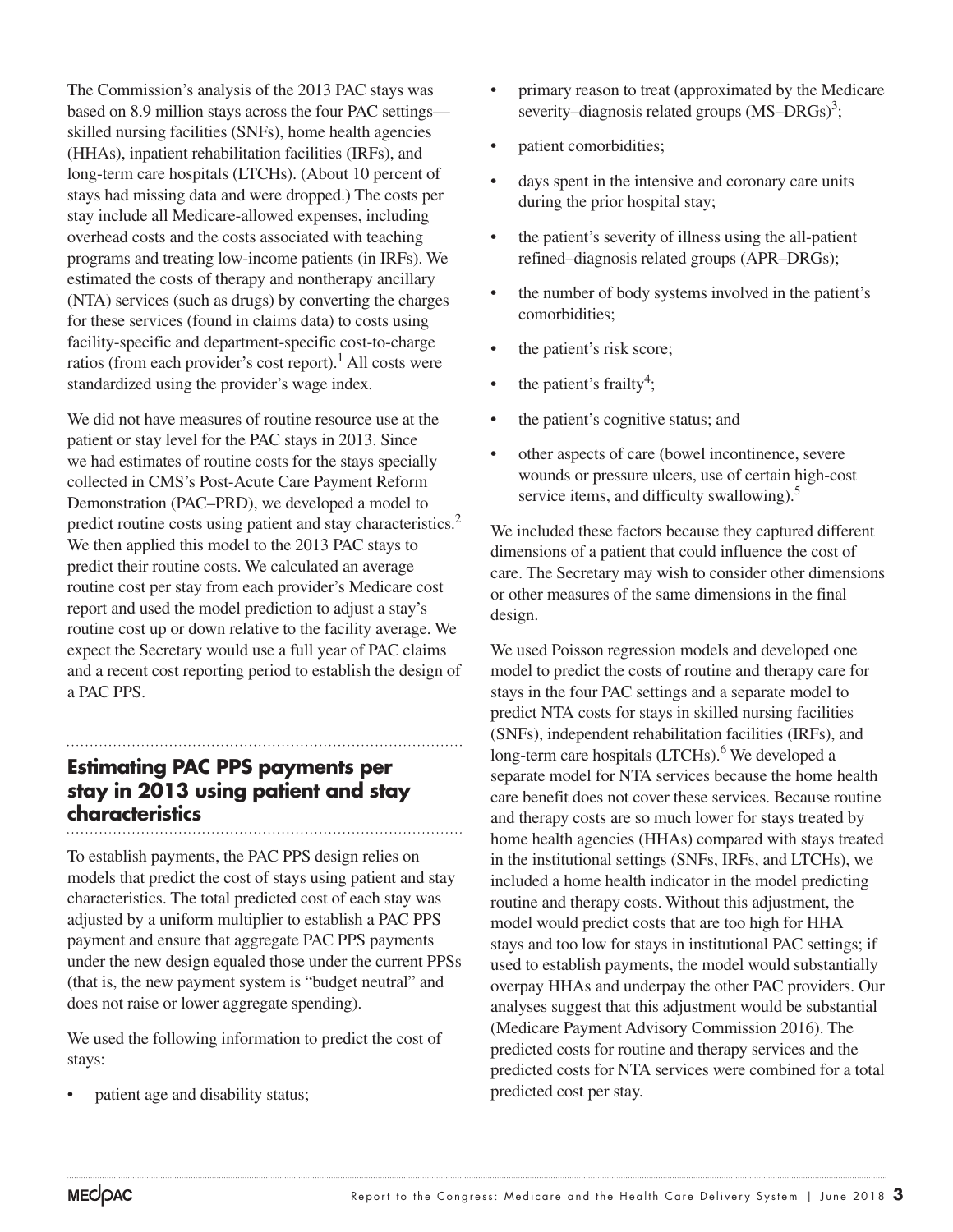We avoided including in the model indicators of service use that might be manipulated by providers (such as the amount of rehabilitation therapy, the number of therapy disciplines, or the use of oxygen without a link to a respiratory diagnosis). However, we did include indicators for ventilator care, tracheostomy care, and continuous positive airflow pressure because the cost of these services is significant and use is much less likely to be influenced by payment policy.

#### **Adjusting PAC PPS payments to include outlier policies**

Because some patients' care needs are considerably higher or lower than expected, we developed two outlier policies that would adjust PAC PPS payments for these stays. A high-cost outlier policy would protect providers from incurring exceptionally large losses from treating unusually high-cost stays and would help ensure beneficiary access to services. We modeled an illustrative high-cost outlier policy setting two pools (one for home health care stays and one for institutional PAC stays) at 5 percent of spending. Providers would receive the PAC PPS payment plus 80 percent of the difference between the fixed loss amount and the remaining cost of the stay.

A short-stay policy protects the program and taxpayers from excessive payments that would otherwise result for unusually short stays. Instead of being paid a full stay amount, short stays would be paid a daily rate for the duration of the stay. We defined short home health stays using the definition for a low-utilization payment adjustment under the current home health care PPS (four or fewer visits) and short institutional PAC stays as the lowest 10 percent of stays in each institutional PAC setting, with cutoffs set separately for each setting. We calculated the average cost per day for short stays across all institutional PAC stays and multiplied this amount by the number of days in the stay. Similarly, for home health stays, we calculated an average per visit cost for short stays and multiplied this amount for the duration of the short stay. We added 20 percent to the first day (or visit) to acknowledge the higher costs typically incurred the

first day of the stay. We reimposed a budget-neutrality adjustment after establishing the short-stay outlier payment to again ensure that payments under the new system would equal payments under current PPSs.

# **Updating the costs and payments to 2017 levels**

To evaluate the need for a transition and the level of payments, we first updated the costs and payments of the 2013 stays to the level of costs and payments in 2017. This updating provides a more current picture of the need for a transition and whether payments in 2017 are aligned to the costs of stays. The estimated costs and payments in 2017 are the starting point for all analyses included in this chapter.

To update the costs to 2017 levels, we inflated our estimates of the costs of 2013 stays using the average cost increases by PAC setting. For the institutional PAC settings, we used the market basket increases estimated by CMS for each setting. Because HHAs typically hold their cost increases significantly below market basket, we conservatively assumed that HHA costs grew at a rate slightly higher than the average actual changes in the cost per visit between 2011 and 2015. Because we are estimating the 2017 costs for the same 2013 PAC stays, we do not factor in any change in case mix. We also factored in estimates of any additional costs projected for 2016 and 2017, such as the costs of implementing the long-term care regulations that SNFs will incur beginning in 2017.

To estimate payments in 2017, we updated each stay's payment by the update included in each setting's final rules between 2013 and 2017 (based on the end date of the stay). These factors include the market basket updates, the reductions to payments to IRFs and LTCHs mandated by the Patient Protection and Affordable Care Act of 2010, forecast error corrections, required rebasing, coding adjustments, and other changes to payments. ■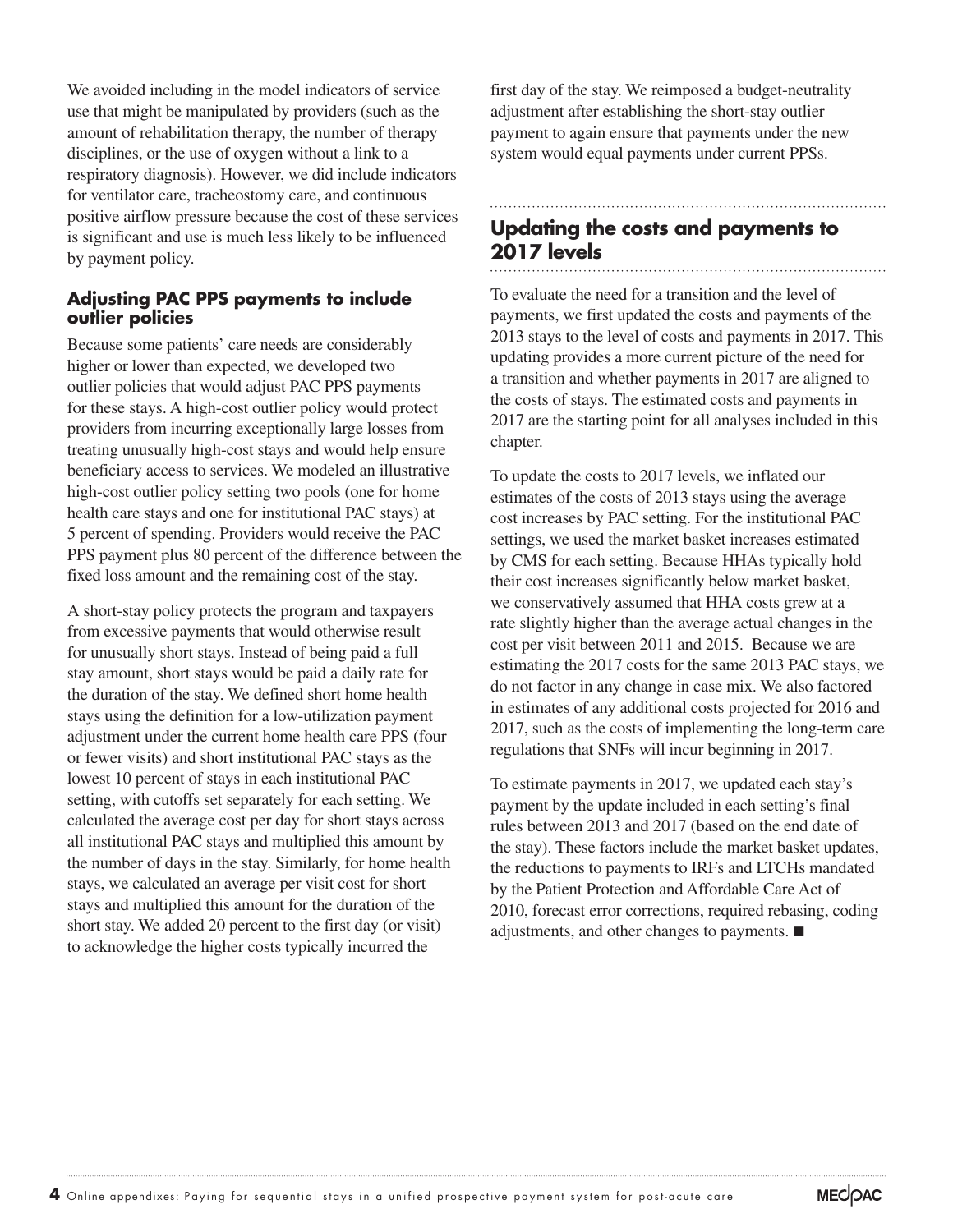**TABLE**

#### **4–A1 The 25 most frequent sequences of post-acute care**

| <b>Sequence</b>                        | <b>Frequency</b> | <b>Percent</b> | <b>Cumulative percent</b> |
|----------------------------------------|------------------|----------------|---------------------------|
| $\mathsf H$                            | 2,290,337        | 42.9%          | 42.9%                     |
| $\mathsf S$                            | 969,965          | 18.2           | 61.1                      |
| HH                                     | 400,527          | 7.5            | 68.6                      |
| SH                                     | 322,159          | $6.0$          | 74.7                      |
| <b>HHH</b>                             | 144,493          | 2.7            | 77.4                      |
| SS                                     | 125,440          | 2.4            | 79.7                      |
| L                                      | 123,523          | 2.3            | 82.0                      |
| <b>HHHHHH</b>                          | 112,255          | 2.1            | 84.2                      |
| $\ensuremath{\mathsf{IH}}$             | 97,679           | 1.8            | 86.0                      |
| <b>HS</b>                              | 95,162           | 1.8            | 87.8                      |
| <b>HHHH</b>                            | 72,678           | 1.4            | 89.1                      |
| L                                      | 51,367           | 1.0            | 90.1                      |
| <b>HHHHH</b>                           | 46,424           | 0.9            | 91.0                      |
| SHH                                    | 36,372           | $0.7\,$        | 91.6                      |
| SSH                                    | 27,253           | 0.5            | 92.2                      |
| $\mathsf{IS}\xspace$                   | 23,711           | 0.4            | 92.6                      |
| SSS                                    | 21,014           | 0.4            | 93.0                      |
| SHS                                    | 20,724           | 0.4            | 93.4                      |
| <b>HSH</b>                             | 19,917           | 0.4            | 93.8                      |
| LS                                     | 18,733           | 0.4            | 94.1                      |
| <b>HHS</b>                             | 16,322           | 0.3            | 94.4                      |
| H                                      | 15,218           | 0.3            | 94.7                      |
| <b>HSS</b>                             | 13,242           | 0.3            | 94.9                      |
| $\mathsf{IHH}\hspace{0.04cm}\mathsf{}$ | 12,035           | $0.2\,$        | 95.2                      |
| <b>ISH</b>                             | 10,860           | 0.2            | 95.4                      |
| All other                              | 246,966          | 4.6            | 100                       |

Note: H (home health stay), S (skilled nursing facility stay), I (inpatient rehabilitation facility stay), L (long-term care hospital stay). The sequence shows the order and count of the stays. For example, a HH refers to a two-stay sequence and both stays were home health care. The 8.9 million PAC stays in 2013 were provided in 5,334,377 sequences of post-acute care.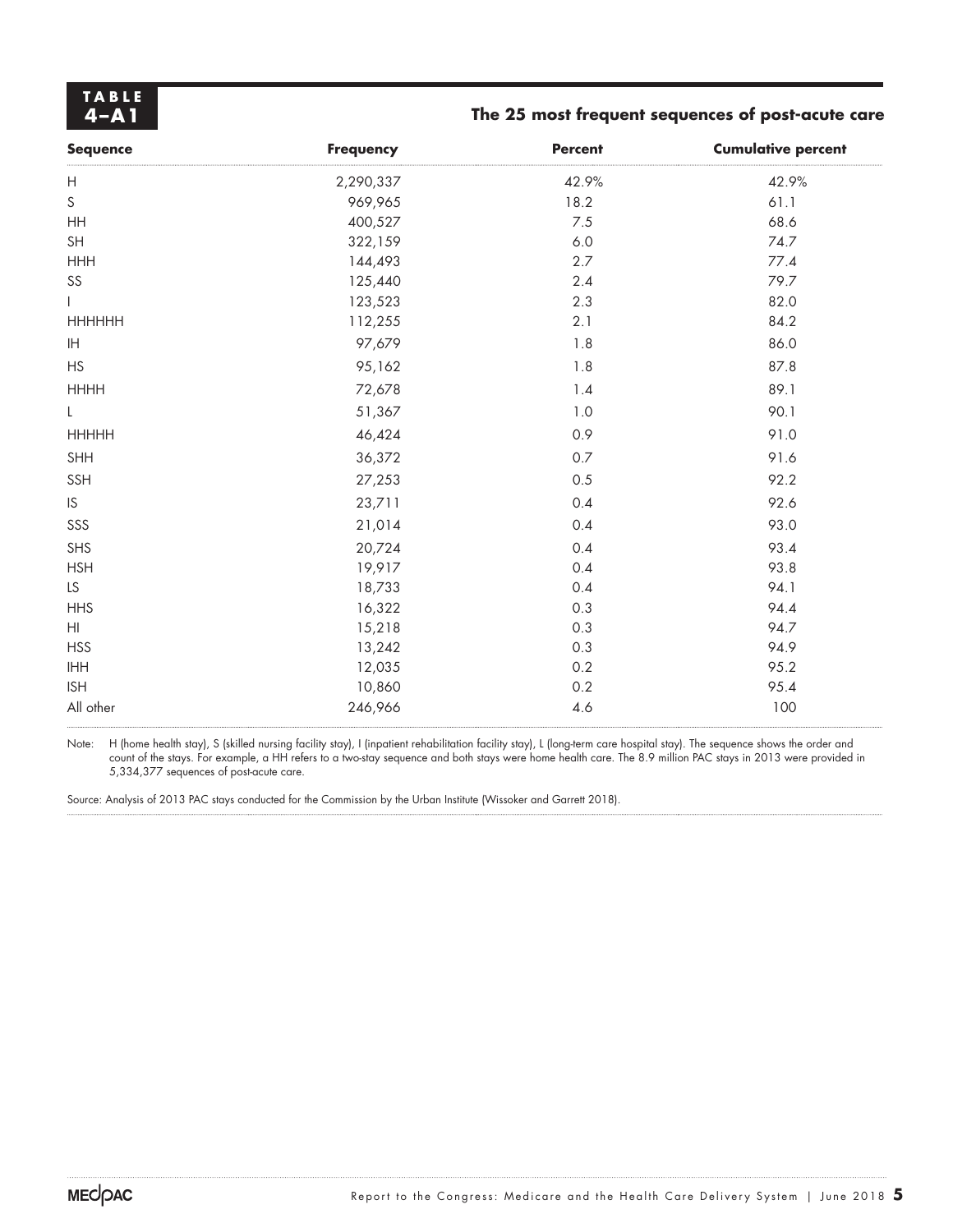#### **4–A2 Beneficiary characteristics by position of the stay in the PAC sequence**

| <b>Position in</b><br>sequence      | <b>Number</b><br>of stays | <b>Very</b><br>old | Dual |    |     | eligible ESRD Disabled impaired | <b>Cognitively Community Least</b><br>admission | frail          | <b>Most</b><br>frail | <b>CCI</b> | <b>Multiple</b><br>body<br>systems | <b>Severely</b><br>ill |
|-------------------------------------|---------------------------|--------------------|------|----|-----|---------------------------------|-------------------------------------------------|----------------|----------------------|------------|------------------------------------|------------------------|
| All PAC stays                       | 8,877,513                 | 30%                | 32%  | 4% | 26% | 20%                             | 50%                                             | 7%             | 11%                  | 5%         | N/A                                | N/A                    |
| <b>Home health stays</b>            |                           |                    |      |    |     |                                 |                                                 |                |                      |            |                                    |                        |
| All                                 | 6,099,989                 | 29%                | 33%  | 4% | 27% | 16%                             | 68%                                             | 10%            | 6%                   | 2%         | N/A                                | N/A                    |
| Solo                                | 2,290,337                 | 28                 | 29   | 3  | 24  | 16                              | 55                                              | 11             | 7                    | 3          | N/A                                | N/A                    |
| First of multiple                   | 1,020,688                 | 30                 | 38   | 4  | 29  | 17                              | 73                                              | 9              | 6                    | 2          | N/A                                | N/A                    |
| Second                              | 1,388,388                 | 29                 | 32   | 4  | 26  | 17                              | 66                                              | 8              | 7                    | 3          | N/A                                | N/A                    |
| Third                               | 581,866                   | 30                 | 36   | 4  | 30  | 17                              | 86                                              | 9              | 4                    |            | N/A                                | N/A                    |
| Fourth                              | 319,637                   | 30                 | 39   | 4  | 32  | 17                              | 90                                              | 8              | 4                    |            | N/A                                | N/A                    |
| Fifth                               | 196,815                   | 30                 | 41   | 4  | 33  | 18                              | 92                                              | 8              | 4                    | $\Omega$   | N/A                                | N/A                    |
| Sixth                               | 125,718                   | 31                 | 43   | 4  | 34  | 18                              | 94                                              | 8              | 3                    | 0          | N/A                                | N/A                    |
| Institutional post-acute care stays |                           |                    |      |    |     |                                 |                                                 |                |                      |            |                                    |                        |
| All                                 | 2,777,524                 | 31%                | 30%  | 5% | 23% | 27%                             | 10%                                             | 2%             | 21%                  | 11%        | 17%                                | 14%                    |
| Solo                                | 1,144,855                 | 32                 | 33   | 5  | 24  | 31                              | 11                                              | 2              | 21                   | 11         | 18                                 | 15                     |
| First of multiple                   | 847,483                   | 30                 | 24   | 5  | 21  | 21                              | 7                                               | 2              | 21                   | 12         | 15                                 | 14                     |
| Second                              | 479,783                   | 33                 | 31   | 6  | 24  | 28                              | 12                                              | 2              | 22                   | 8          | 18                                 | 13                     |
| Third                               | 164,420                   | 32                 | 32   | 7  | 25  | 28                              | 15                                              | $\overline{2}$ | 22                   | 6          | 19                                 | 11                     |
| Fourth                              | 59,590                    | 32                 | 33   | 8  | 26  | 28                              | 15                                              | $\overline{2}$ | 22                   | 6          | 21                                 | 11                     |
| Fifth                               | 24,018                    | 32                 | 34   | 8  | 27  | 28                              | 15                                              | $\overline{2}$ | 23                   | 6          | 23                                 | 12                     |
| Sixth                               | 9,255                     | 34                 | 35   | 8  | 27  | 29                              | 15                                              | $\overline{2}$ | 23                   | 7          | 23                                 | 13                     |

Note: PAC (post-acute care), ESRD (end-stage renal disease), CCI (chronically critically ill), N/A (not applicable). "Institutional post-acute care" refers to stays in skilled nursing facilities (SNFs), inpatient rehabilitation facilities (IRFs), and long-term care hospitals (LTCHs). The table shows the share of stays with the respective characteristic(s). Because each row and column is independent, the rows and columns will not sum to 100 percent. "First-of-multiple" PAC stays are stays discharged to subsequent PAC settings—either home health or institutional PAC. Second, third, fourth, fifth, and sixth stays could be preceded and/or followed by PAC stays of any type, home health or institutional. For example, a third home health stay was third in a sequence of PAC stays, and the sequence could include home health and institutional PAC stays before and after the third stay. Dual-eligible beneficiaries are eligible for Medicare and Medicaid. "Least frail" and "most frail" refer to stays assessed as having the least and most frail patients using the JEN Frailty Index. (The JEN Frailty Index is an algorithm that identifies frail older adults who may be at risk for institutionalization.) "CCI" refers to stays for beneficiaries who spent eight or more days in an intensive care or coronary care unit. "Severely ill" refers to stays for patients who were treated in institutional PAC and categorized as severity of illness level 4 during the immediately preceding hospital stay. "Multiple body systems" refers to stays for patients with diagnoses that involved five or more body systems and were treated in institutional PAC settings (thus, "not applicable" in the home health portion of the table). Other combinations of visits with seven or more stays in the sequence are not shown.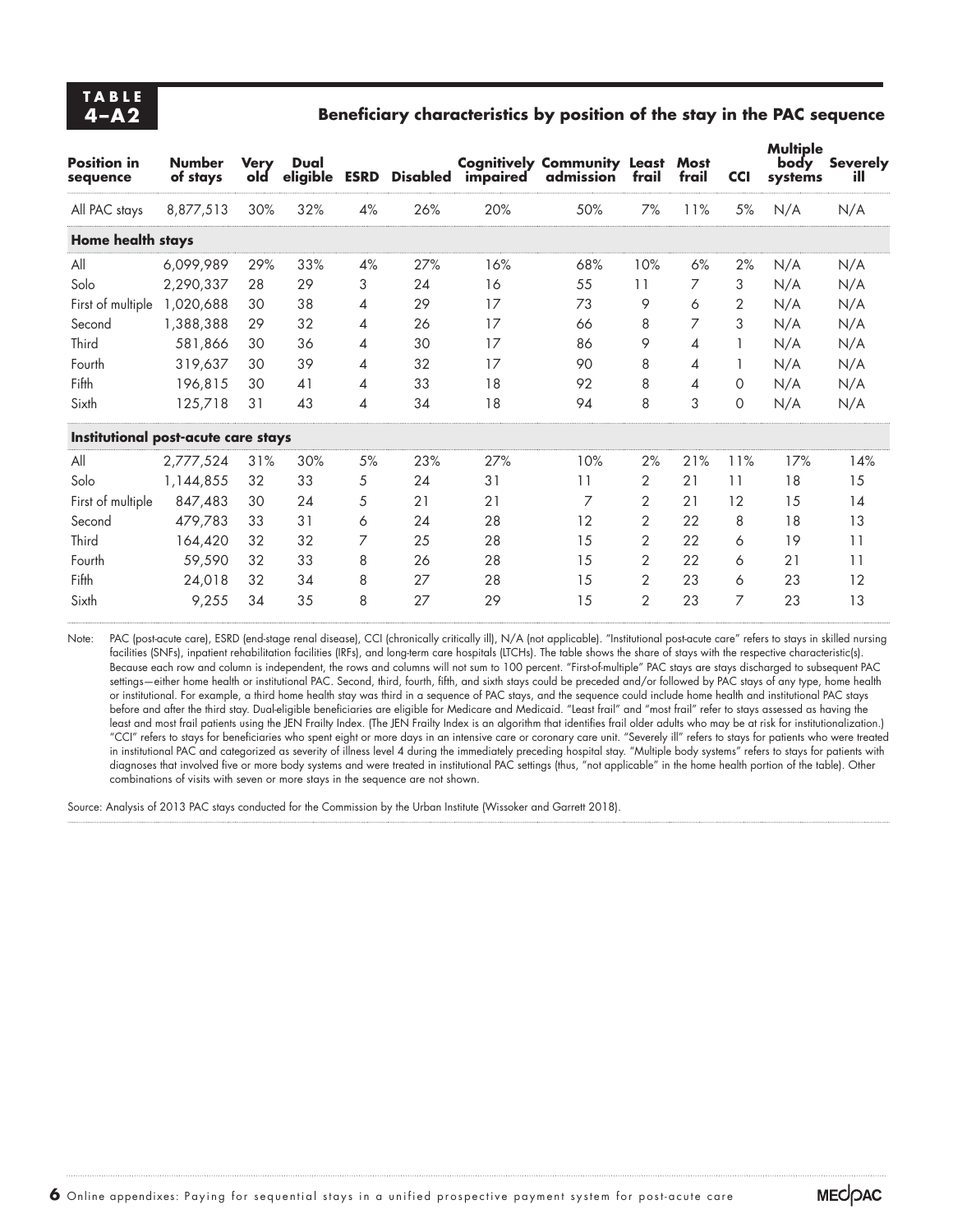#### **4–A3 Mix of clinical conditions, by position of the stay in the sequence of PAC**

|                                     |                 | <b>Ventilator wound</b><br>care | <b>Severe</b> |                | Other<br>neurology<br>care Stroke medical | <b>Orthopedic</b> |          |                                                                         | Cardiovascular Infectious |                |          |                               |
|-------------------------------------|-----------------|---------------------------------|---------------|----------------|-------------------------------------------|-------------------|----------|-------------------------------------------------------------------------|---------------------------|----------------|----------|-------------------------------|
| <b>Position in</b><br>sequence      | <b>Outliers</b> |                                 |               |                |                                           |                   |          | <b>Respiratory</b><br>Medical Surgical medical Medical Surgical medical |                           |                |          | disease Hematology<br>medical |
| All PAC stays                       | 11%             | 0.4%                            | 5%            | 2%             | 8%                                        | 10%               | 10%      | 9%                                                                      | 15%                       | 3              | 3        | 2                             |
| <b>Home health stays</b>            |                 |                                 |               |                |                                           |                   |          |                                                                         |                           |                |          |                               |
| All                                 | 11%             | 0.03%                           | 5%            | $1\%$          | 9%                                        | 12%               | 6%       | 8%                                                                      | 17%                       | 2%             | 2%       | 2%                            |
| Solo                                | 8               | 0.02                            | 3             |                | 8                                         | 12                | 10       | 8                                                                       | 13                        | 4              | 2        |                               |
| First of multiple                   | 16              | 0.03                            | 5             |                | 10                                        | 12                | 2        | 9                                                                       | 19                        | $\overline{2}$ |          | 2                             |
| Second                              | 11              | 0.03                            | 5             | 2              | 8                                         | 12                | 9        | 8                                                                       | 17                        | $\overline{2}$ | 2        | 2                             |
| Third                               | 11              | 0.05                            | 6             | $\Omega$       | 10                                        | 12                |          | 7                                                                       | 21                        |                |          | 3                             |
| Fourth                              | 10              | 0.07                            | 7             | $\Omega$       | 11                                        | 11                |          | 7                                                                       | 22                        |                | 11       |                               |
| Fifth                               | 9               | 0.08                            | 6             | $\Omega$       | 11                                        | 11                | $\Omega$ | 7                                                                       | 22                        | $\Omega$       |          | 5                             |
| Sixth                               | 8               | 0.10                            | 6             | $\Omega$       | 11                                        | 10                | $\Omega$ | 6                                                                       | 22                        | $\Omega$       | $\Omega$ | 6                             |
| Institutional post-acute care stays |                 |                                 |               |                |                                           |                   |          |                                                                         |                           |                |          |                               |
| All                                 | 10%             | 1.2%                            | 4%            | 4%             | 5%                                        | 5%                | 17%      | 11%                                                                     | 9%                        | 4%             | 6%       | 1%                            |
| Solo                                | 11              | 1.4                             | 3             | $\overline{4}$ | 5                                         | 5                 | 17       | 11                                                                      | 9                         | 4              | 7        |                               |
| First of multiple                   | 9               | 1.1                             | 4             | 5              | 4                                         | 6                 | 25       | 8                                                                       | 7                         | 5              | 5        |                               |
| Second                              | 11              | 0.8                             | 5             | 4              | 5                                         | 5                 | 10       | 11                                                                      | 11                        | 4              | 6        | 2                             |
| Third                               | 11              | 0.9                             | 6             | 3              | 6                                         | 5                 | 8        | 11                                                                      | 12                        | 3              | 6        | 2                             |
| Fourth                              | 11              | 1.0                             | 7             | 3              | 6                                         | 5                 | 8        | 11                                                                      | 12                        | 3              | 6        | 2                             |
| Fifth                               | 12              | 1.0                             | 8             | 3              | 5                                         | 5                 | 8        | 11                                                                      | 12                        | 3              | 7        | 2                             |
| Sixth                               | 15              | 1.3                             | 8             | 3              | 5                                         | 5                 | 8        | 11                                                                      | 12                        | 3              | 7        | $\overline{2}$                |

Note: PAC (post-acute care). "Institutional post-acute care" refers to stays in skilled nursing facilities (SNFs), inpatient rehabilitation facilities (IRFs), and long-term care hospitals (LTCHs). The table shows the share of stays with the respective characteristic(s). Because each row and column is independent, the rows and columns will not sum to 100 percent. "First-of-multiple" PAC stays are stays discharged to subsequent PAC settings—either home health or institutional PAC. Second, third, fourth, fifth, and sixth stays could be preceded and/or followed by PAC stays of any type, home health or institutional. For example, a third home health stay was third in a sequence of PAC stays, and the sequence could include home health and institutional PAC stays before and after the third stay. Other combinations of visits with seven or more stays in the sequence are not shown.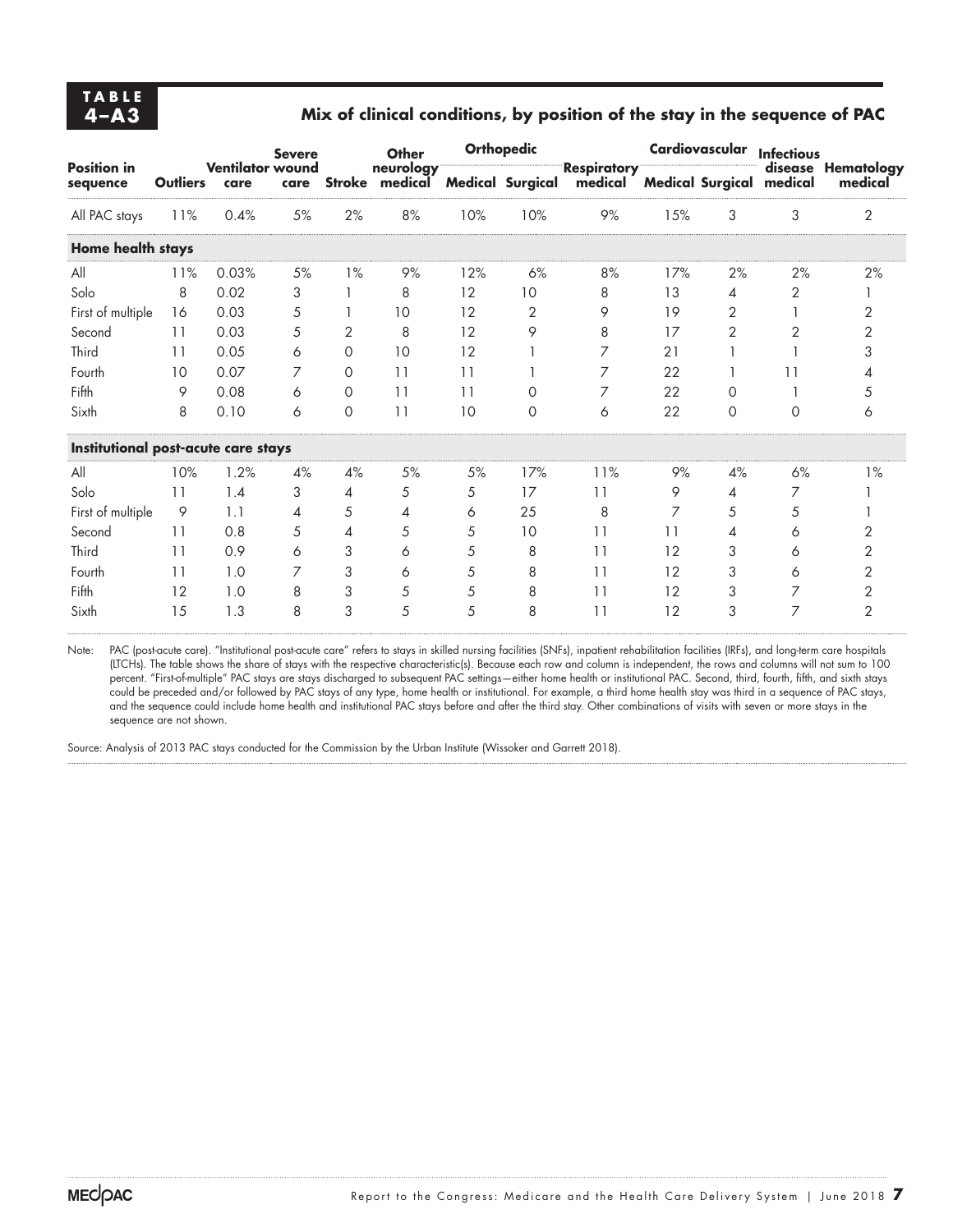# **TABLE**

#### Provider characteristics of post-acute care stays

| <b>Position in sequence</b>         | <b>Number</b><br>of stays | <b>Nonprofit</b> | For profit | Hospital<br><b>based</b> | <b>Freestanding</b> |
|-------------------------------------|---------------------------|------------------|------------|--------------------------|---------------------|
| All PAC stays                       | 8,877,513                 | 27%              | 70%        | 11%                      | 89%                 |
| Home health stays                   |                           |                  |            |                          |                     |
| All                                 | 6,099,989                 | 27%              | 70%        | 10%                      | 90%                 |
| Solo                                | 2,290,337                 | 36               | 61         | 1                        | 86                  |
| First of multiple                   | 1,044,654                 | 21               | 76         | 8                        | 92                  |
| Institutional post-acute care stays |                           |                  |            |                          |                     |
| All                                 | 2,777,524                 | 28%              | 67%        | 12%                      | 88%                 |
| Solo                                | 1,144,855                 | 28               | 67         |                          | 89                  |
| First of multiple                   | 854,531                   | 32               | 63         | 19                       | 81                  |

Note: PAC (post-acute care). "Institutional post-acute care" includes stays in skilled nursing facilities (SNFs), inpatient rehabilitation facilities (IRFs), and long-term care hospitals (LTCHs). "First-of-multiple" PAC stays include all stays discharged to subsequent PAC—either home health or institutional PAC.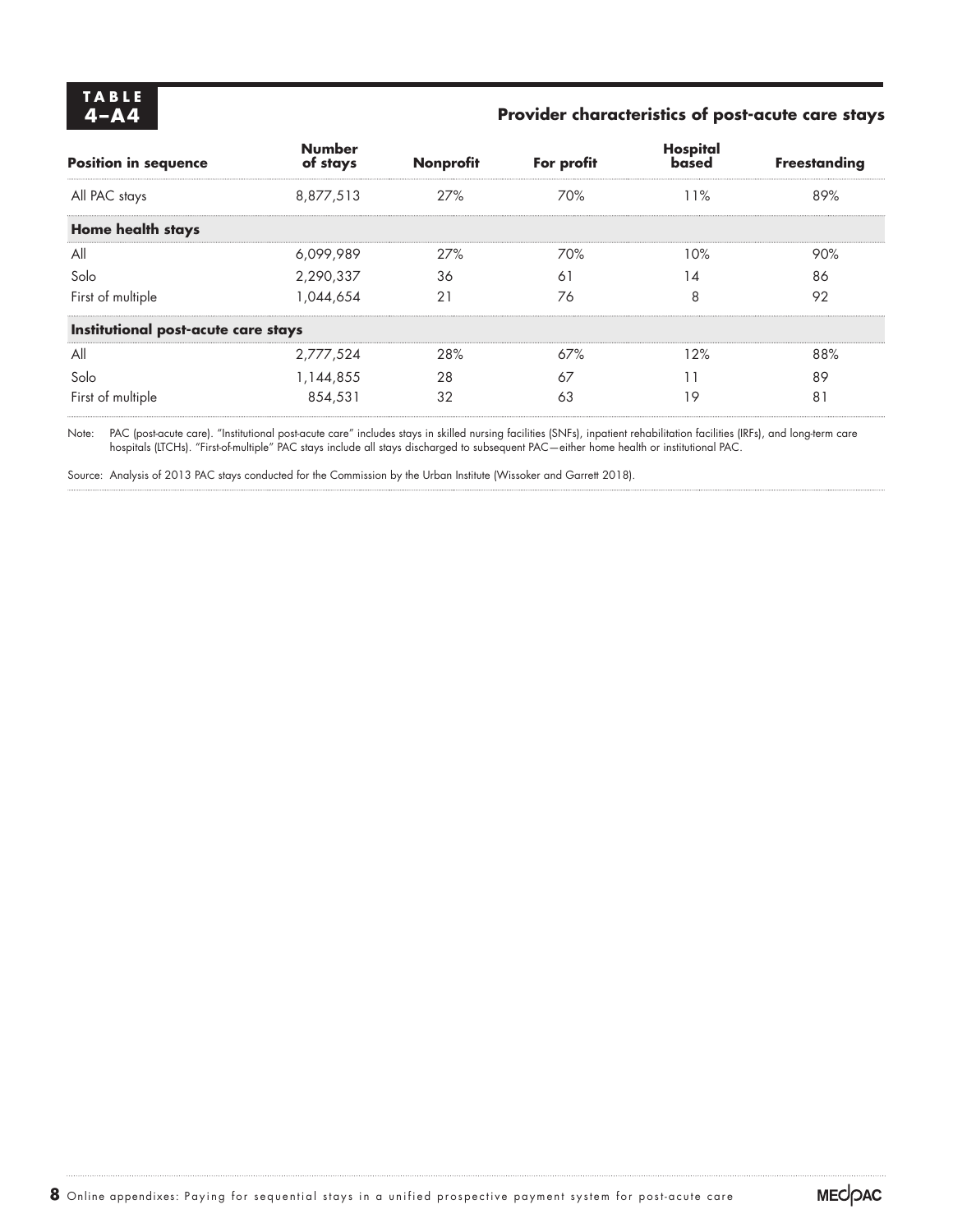#### **4–A5 Estimated payments under the post-acute care prospective payment system, costs, and ratio of payments to costs by timing of the stay**

| Sequence length<br>(in stays)       | Stay number in<br>the sequence | <b>Average PAC</b><br><b>PPS payment</b> | <b>Average cost</b> | Average payment/<br><b>Average cost</b> | <b>Number</b><br>of stays |
|-------------------------------------|--------------------------------|------------------------------------------|---------------------|-----------------------------------------|---------------------------|
| <b>Home health stays</b>            |                                |                                          |                     |                                         |                           |
| $\frac{1}{2}$                       | Solo                           | \$2,530                                  | \$2,190             | 1.16                                    | 2,290,337                 |
|                                     | First                          | 2,735                                    | 2,699               | 1.01                                    | 517,293                   |
|                                     | Second                         | 2,643                                    | 2,278               | 1.16                                    | 828,818                   |
| 3                                   | First                          | 2,739                                    | 2,611               | 1.05                                    | 207,970                   |
|                                     | Second                         | 2,783                                    | 2,565               | 1.08                                    | 245,854                   |
|                                     | Third                          | 2,584                                    | 2,087               | 1.24                                    | 264,894                   |
| 4                                   | First                          | 2,754                                    | 2,592               | 1.06                                    | 105,309                   |
|                                     | Second                         | 2,756                                    | 2,430               | 1.13                                    | 116,255                   |
|                                     | Third                          | 2,724                                    | 2,343               | 1.16                                    | 118,887                   |
|                                     | Fourth                         | 2,567                                    | 1,982               | 1.29                                    | 120,314                   |
| 5                                   | First                          | 2,762                                    | 2,574               | 1.07                                    | 64,902                    |
|                                     | Second                         | 2,735                                    | 2,356               | 1.16                                    | 69,767                    |
|                                     | Third                          | 2,697                                    | 2,226               | 1.21                                    | 70,040                    |
|                                     | Fourth<br>Fifth                | 2,686                                    | 2,204               | 1.22                                    | 71,257                    |
|                                     |                                | 2,545                                    | 1,896               | 1.34                                    | 68,633                    |
| 6                                   | First                          | 2,649                                    | 2,174               | 1.22                                    | 125,214                   |
|                                     | Second                         | 2,619                                    | 2,056               | 1.27                                    | 127,694                   |
|                                     | Third                          | 2,601                                    | 1,986               | 1.31                                    | 128,045                   |
|                                     | Fourth                         | 2,603                                    | 1,982               | 1.31                                    | 128,066                   |
|                                     | Fifth                          | 2,599                                    | 1,979               | 1.31                                    | 128,182                   |
|                                     | Sixth                          | 2,529                                    | 1,790               | 1.41                                    | 125,718                   |
| Institutional post-acute care stays |                                |                                          |                     |                                         |                           |
| 1                                   | Solo                           | \$16,289                                 | \$14,245            | 1.14                                    | 1,144,855                 |
| $\overline{2}$                      | First                          | 16,277                                   | 13,948              | 1.17                                    | 604,592                   |
|                                     | Second                         | 16,135                                   | 14,318              | 1.13                                    | 293,067                   |
| 3                                   | First                          | 17,060                                   | 15,191              | 1.12                                    | 159,089                   |
|                                     | Second                         | 16,321                                   | 14,334              | 1.14                                    | 121,205                   |
|                                     | Third                          | 16,056                                   | 14,100              | 1.14                                    | 102,165                   |
| $\overline{4}$                      | First                          | 17,655                                   | 16,097              | 1.10                                    | 53,085                    |
|                                     | Second                         | 16,599                                   | 14,785              | 1.12                                    | 42,139                    |
|                                     | Third                          | 16,504                                   | 14,821              | 1.11                                    | 39,507                    |
|                                     | Fourth                         | 16,329                                   | 14,287              | 1.14                                    | 38,080                    |
| 5                                   | First                          | 18,097                                   | 16,740              | 1.08                                    | 20,958                    |
|                                     | Second                         | 16,929                                   | 15,162              | 1.12                                    | 16,093                    |
|                                     | Third                          | 16,682                                   | 15,205              | 1.10                                    | 15,820                    |
|                                     | Fourth                         | 16,739                                   | 15,052              | 1.11                                    | 14,603                    |
|                                     | Fifth                          | 16,586                                   | 14,677              | 1.13                                    | 17,227                    |
| 6                                   | First                          | 18,381                                   | 17,506              | 1.05                                    | 9,759                     |
|                                     | Second                         | 17,362                                   | 16,147              | 1.08                                    | 7,279                     |
|                                     | Third                          | 17,116                                   | 15,966              | 1.07                                    | 6,928                     |
|                                     | Fourth                         | 17,041                                   | 15,784              | 1.08                                    | 6,907                     |
|                                     | Fifth<br>Sixth                 | 17,242<br>17,267                         | 16,016              | 1.08                                    | 6,791<br>9,255            |
|                                     |                                |                                          | 16,246              | 1.06                                    |                           |

Note: PAC (post-acute care), PPS (prospective payment system). Within each type of stay (home health or institutional PAC) and sequence length, the count of stays by stay number varies because not all stays were treated in that setting. For example, in the home health sequence with 4 stays, there were 116,255 second stays and 118,887 third stays because some second stays were furnished in institutional PAC settings. Other combinations of visits with seven or more stays in the sequence are not shown.

Source: Analysis of 2013 PAC stays conducted for the Commission by the Urban Institute (Wissoker and Garrett 2018).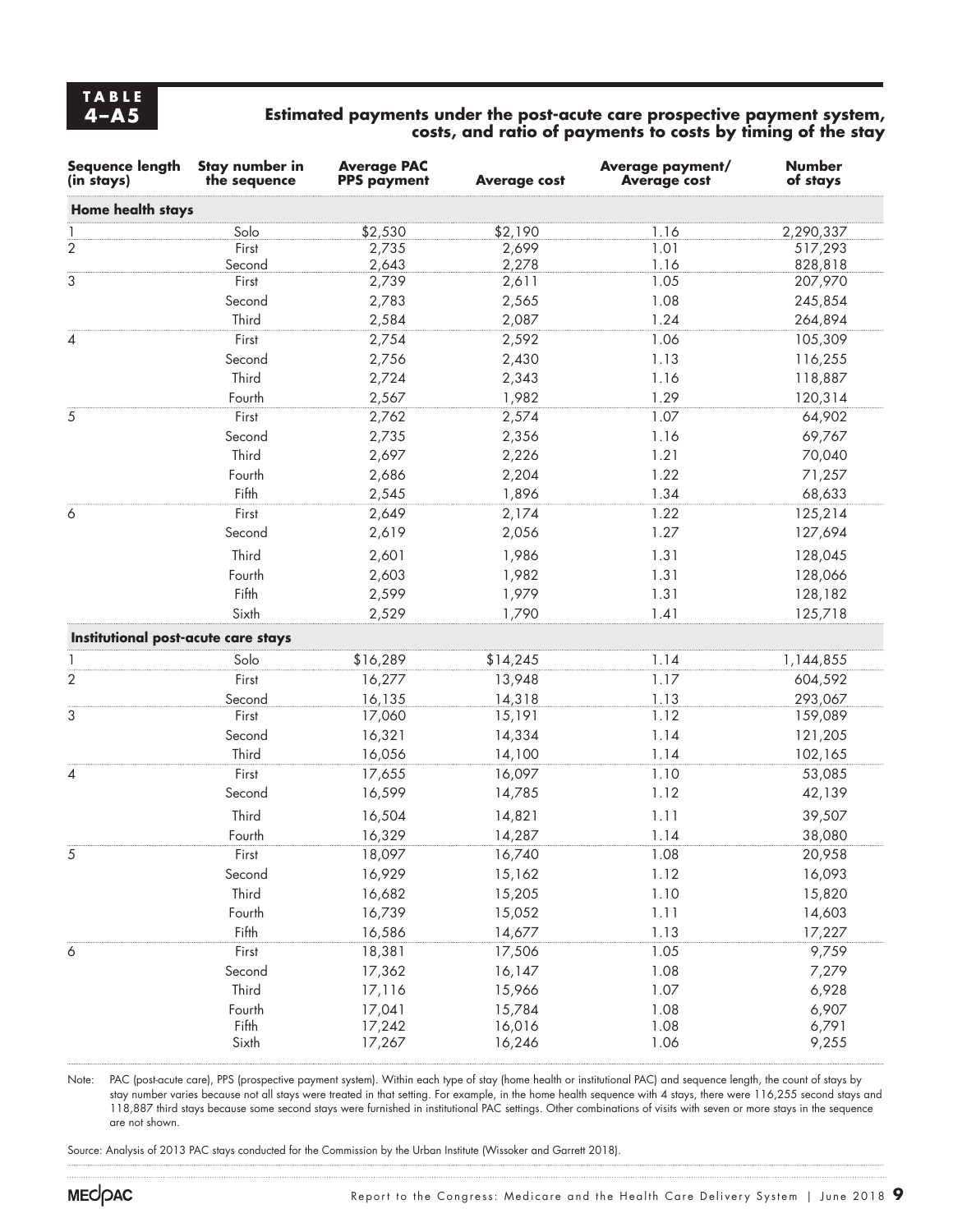## **Endnotes**

- 1 Nontherapy ancillary services include drugs, respiratory care, ventilator services, and other miscellaneous ancillary services such as laboratory tests and radiological exams. They account for 13 percent of SNF and IRF stay costs and 35 percent of LTCH stay costs.
- 2 IMPACT required the Commission to evaluate and recommend features of a prospective payment system for the four PAC settings using data from CMS's PAC–PRD and to estimate the impacts of moving to a unified PAC PPS.
- 3 The diagnosis related group, comorbidities, severity of illness, and number of body systems were calculated from the hospital claim when there was a preceding hospital stay or simulated from PAC claims for stays without a preceding hospitalization.
- 4 The measure of frailty we used was the JEN frailty index, an algorithm developed by JEN Associates Inc. to identify frail

older adults who may be at risk of institutionalization. The index is based on 13 categories of diseases or signs found to be significantly related to concurrent or future need for longterm care services. The algorithm uses diagnosis codes from claims. We included the 13 components of the index in the administrative models because functional status information was not available.

- 5 The following are classified as severe wounds: a nonhealing surgical wound; an infected wound; a wound for a patient who is morbidly obese; a fistula; osteomyelitis; or a Stage III, Stage IV, or unstageable pressure wound.
- 6 Compared with ordinary least squares regression, the Poisson regression gives less emphasis to infrequent but exceptionally high-cost stays. In addition, Poisson models can more easily handle dependent variables with zero values (such as stays with no NTA or therapy costs).